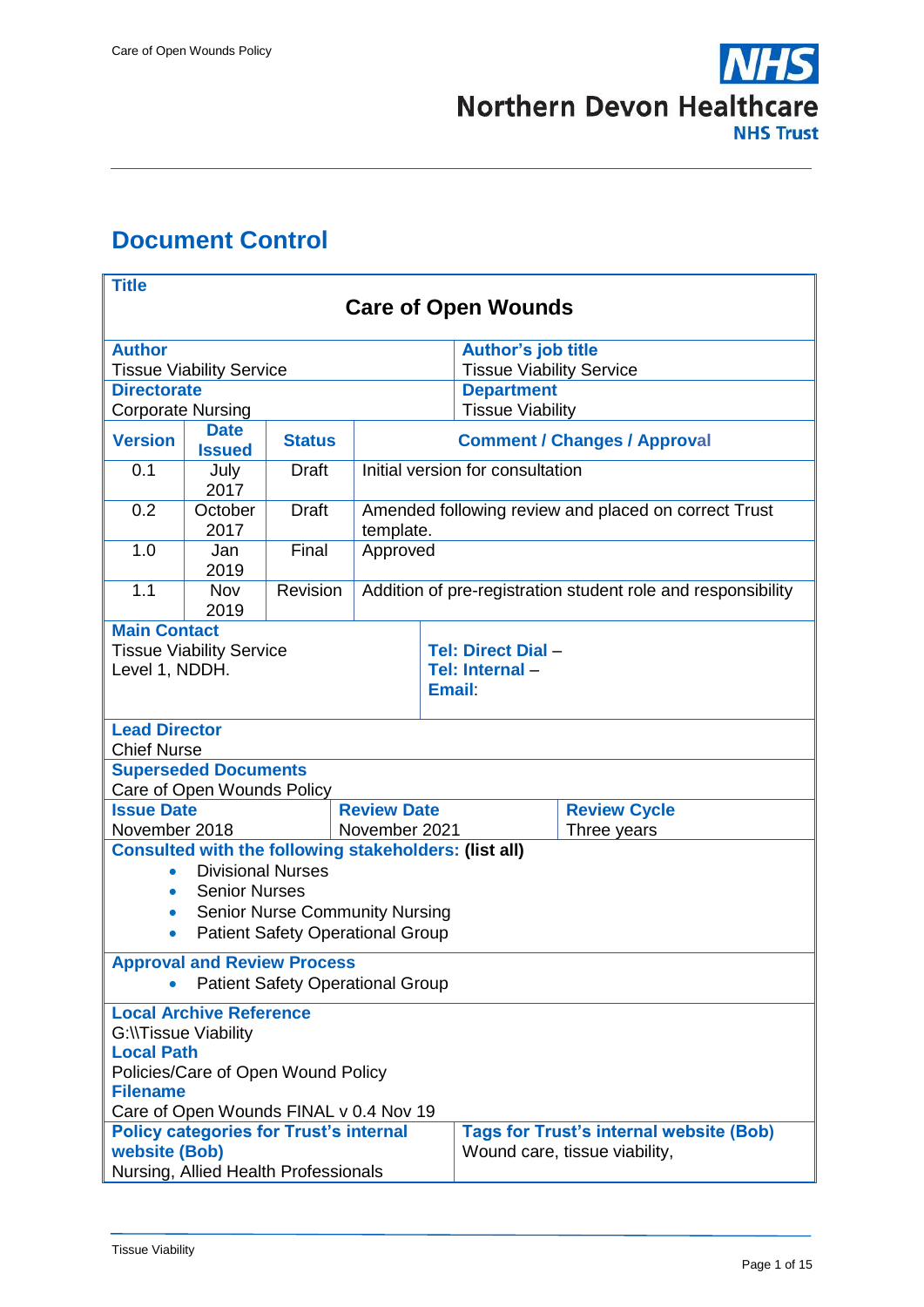

# **CONTENTS**

| 1. |                                                                           |  |
|----|---------------------------------------------------------------------------|--|
| 2. |                                                                           |  |
|    |                                                                           |  |
|    |                                                                           |  |
|    |                                                                           |  |
|    |                                                                           |  |
|    |                                                                           |  |
|    |                                                                           |  |
| 3. |                                                                           |  |
|    |                                                                           |  |
|    |                                                                           |  |
|    |                                                                           |  |
|    |                                                                           |  |
|    | 3.4                                                                       |  |
|    |                                                                           |  |
|    | 3.5                                                                       |  |
|    |                                                                           |  |
|    | 3.6                                                                       |  |
|    |                                                                           |  |
|    | 3.7                                                                       |  |
| 4. |                                                                           |  |
|    |                                                                           |  |
|    |                                                                           |  |
|    |                                                                           |  |
|    |                                                                           |  |
|    |                                                                           |  |
| 5. | Monitoring Compliance with and the Effectiveness of the Policy  10        |  |
|    |                                                                           |  |
|    | Process for Implementation and Monitoring Compliance and Effectiveness 10 |  |
| 6. |                                                                           |  |
| 7. |                                                                           |  |
| 8. |                                                                           |  |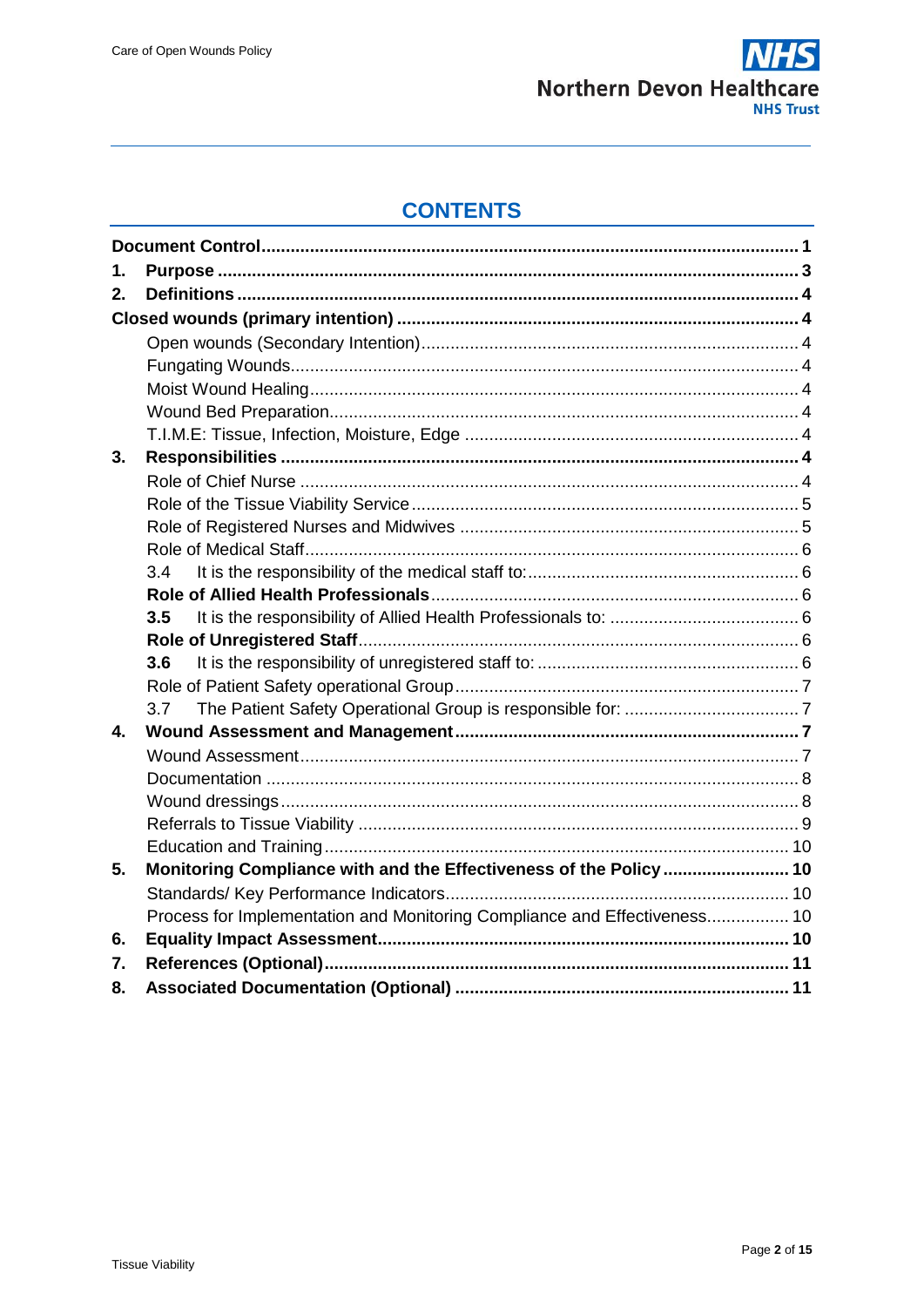

### <span id="page-2-0"></span>**1. Purpose**

**1.1.** The purpose of this document is to;

Identify the procedure for treating open wounds in a safe and appropriate manner and in line with relevant national guidance.

Minimise the risk of wound infection

Ensure patients receive individualized care plans to meet their needs for treatment or palliation dependent on the primary wound care objective

Ensure staff are aware of referral pathways to specialist services such as Tissue Viability, Podiatry and Vascular team.

Ensure patients receive appropriate wound dressing products from a standard local formulary.

- **1.2.** The policy applies to The policy applies to;
	- Registered Nurses
	- Registered Nursing Associates
	- Support workers
	- **Midwives**
	- Operating Department Practitioners
	- Medical Staff
	- **Radiologists**
	- Physiotherapists
	- Occupational Therapists
	- Podiatrists.
	- Non-registered students (nursing, midwifery, AHP)
- **1.3.** Implementation of this policy will ensure that:
	- Patients receive safe and effective wound care in line with relevant national guidance
	- Staff have access to support and resources to support them with managing patients wounds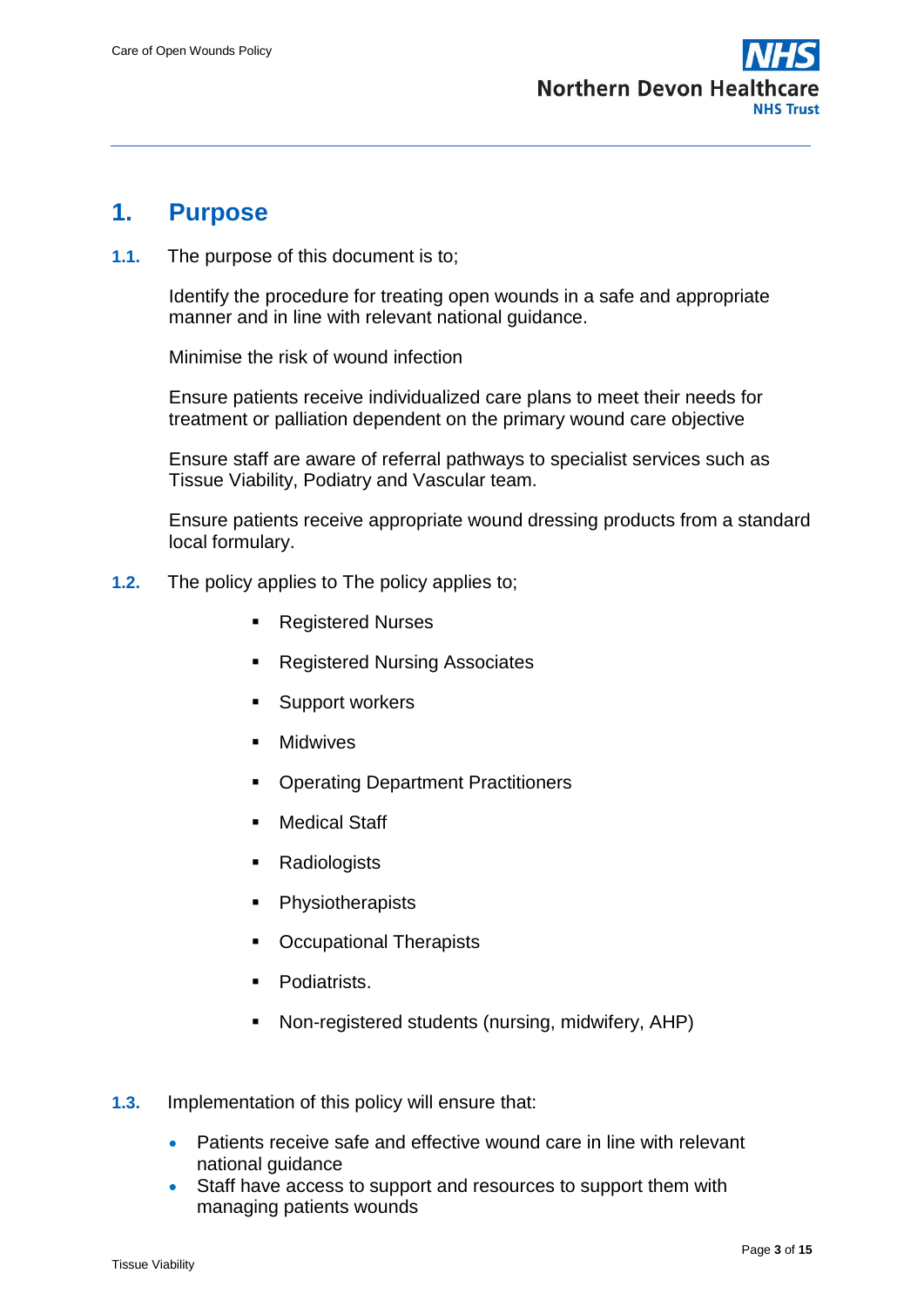

# <span id="page-3-1"></span><span id="page-3-0"></span>**2. Definitions**

### **Closed wounds (primary intention)**

**2.1.** These are wounds with edges approximated by stitches, staples, glue or other tissue adhesive such as wound closure strips.

### **Open wounds (Secondary Intention)**

<span id="page-3-2"></span>**2.2.** Those wounds left to heal by the process of granulation tissue formation and epithelialisation, sometimes referred to as healing by secondary intention. Examples of these wounds include leg ulcers, pressure ulcers and traumatic injuries such as pre-tibial flaps. Some surgical wounds may also be left open to heal and some surgical wounds which breakdown (dehisce) post operatively are left to heal by secondary intention.

### **Fungating Wounds**

<span id="page-3-3"></span>**2.3.** Are malignancies which cause exuberant skin infiltration. It is possible to palliate the symptoms of these wounds but in most circumstances not to heal them.

#### **Moist Wound Healing**

<span id="page-3-4"></span>**2.4.** Is an underpinning principle of evidence based wound management. In the majority of circumstances wounds that require active intervention to facilitate healing should be kept moist. Excessively wet or dry wounds delay wound healing.

### **Wound Bed Preparation**

<span id="page-3-5"></span>**2.5.** Is a concept which combines a number of wound management processes. It is devised as an algorithm which is applicable to all wound types to enable a systematic approach to wound healing. It incorporates the principles of moist wound healing. Refer to Appendix A.

#### **T.I.M.E: Tissue, Infection, Moisture, Edge**

<span id="page-3-6"></span>**2.6.** This is a development of the wound bed preparation concept and is designed to enable systematic assessment of open wounds. This is detailed in Appendix

# <span id="page-3-7"></span>**3. Responsibilities**

#### **Role of Chief Nurse**

<span id="page-3-8"></span>**3.1.** The Chief Nurse is responsible for: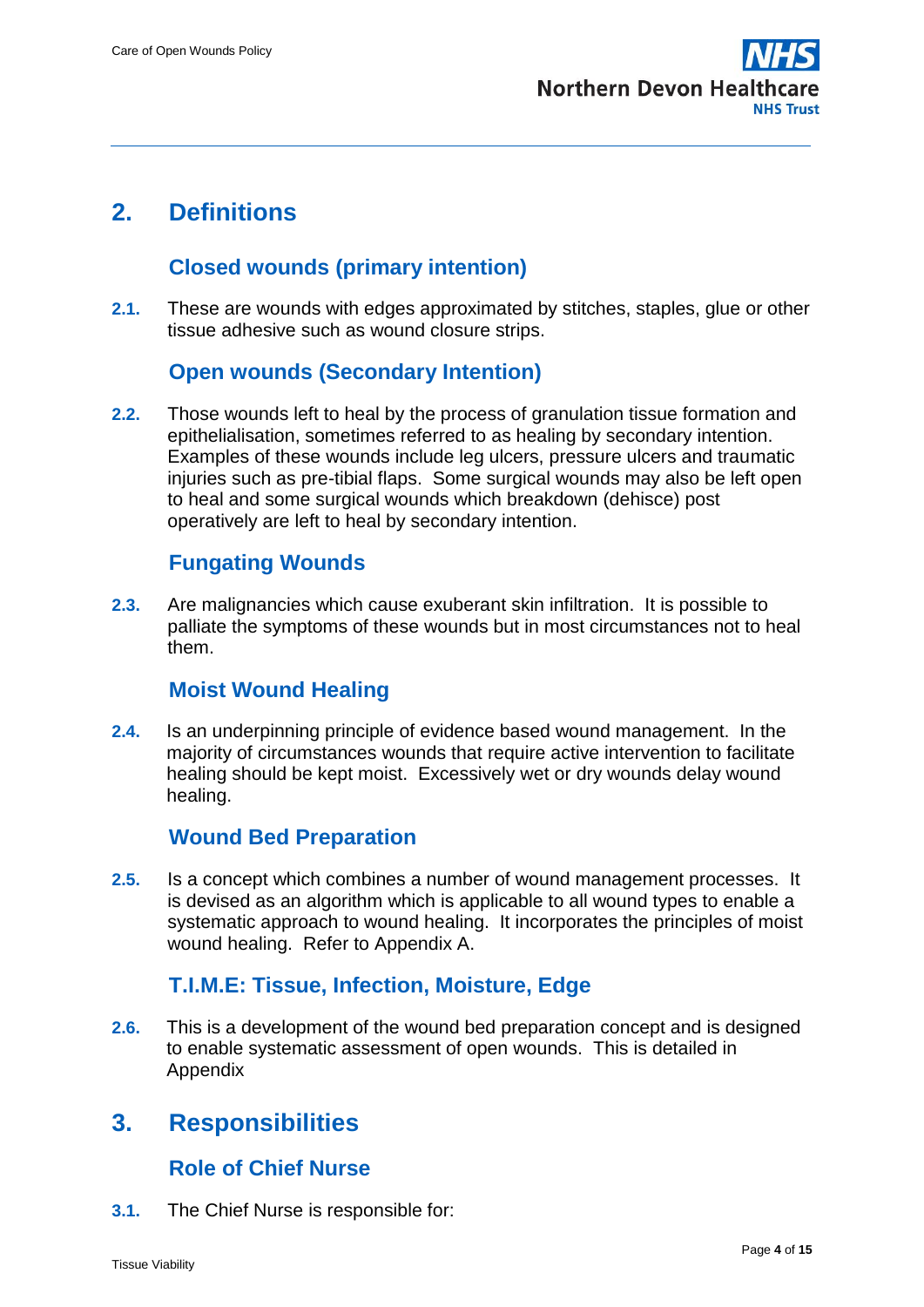

• Tissue Viability as Lead Executive

### **Role of the Tissue Viability Service**

- <span id="page-4-0"></span>**3.2.** The Tissue Viability Service is responsible for:
	- **Ensuring this policy is kept updated and changes disseminated.**
	- Providing direction for research activities.
	- Working with procurement, pharmacy and other colleagues at local and regional level to ensure that wound management products are available which ensure clinical and cost efficacy.
	- Establishing and publicising referral pathways and criteria for NDHT, Primary care and private providers in line with commissioned requirements
	- Provision of comprehensive training and education programmes/ opportunities.
	- Reviewing the care of patients with complex wounds with the frontline nursing team when patients are referred for advice/support.
	- Providing clinics for patients with complex wounds and those not responding to standard therapies given by the frontline nursing team.
	- Confidential storage of patient records and photographs in line with Trust policies.

#### <span id="page-4-1"></span>**Role of Registered Nurses and Midwives and pre-registration students**

- **3.3.** Registered Nurses and Midwives and Nursing Associates are responsible for:
	- Assessment of the skin integrity of the patients under their care, including any relevant risk assessments.
	- Assessment of existing wounds of patients under their care utilising appropriate documentation where applicable.
	- Devising an effective care plan for promoting moist wound healing/maintenance as appropriate and prevention of infection, and evaluating the effectiveness of this care plan.
	- Delivery of care as specified in the patients' care plans
	- Documenting any variance from care plans and any deterioration in condition in the patient's case notes and escalating as appropriate
	- Supervising unregistered staff working under their charge
	- Asking for guidance within their immediate team from more experienced colleagues when unsure how to manage non-complex wounds.
	- Attending a planned consultation with other members of the healthcare team such as Doctor, Tissue Viability specialist or Podiatrist for a patient in their care in order to take advantage of the learning opportunity.
	- Facilitating wound care education/opportunities of student nurses.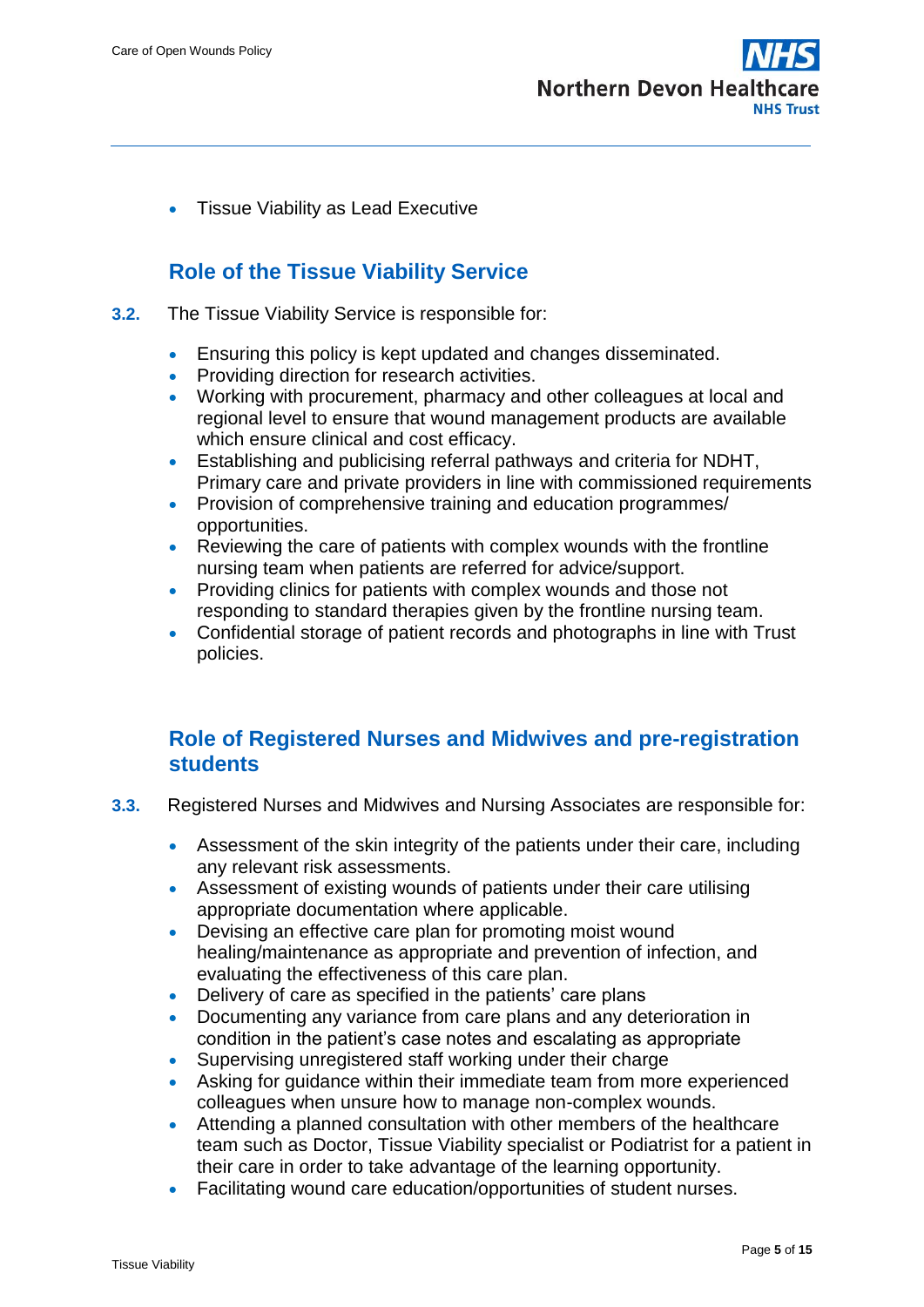- Maintaining the necessary knowledge and skills to retain competence to practice wound care.
- Ensuring competence in the use of different wound therapies such as negative pressure and Larval therapy.

### **Role of pre-registration students – nursing and AHP**

 Can undertake as above once assessed as competent by a competent registered professional.

#### **Role of Medical Staff**

- <span id="page-5-1"></span><span id="page-5-0"></span>**3.5** It is the responsibility of the medical staff to:
	- Ensure that they are aware of and have documented any skin integrity issues/open wounds sustained by their patients during their stay as well as those present on admission.
	- Ordering appropriate laboratory investigations for suspected infected open wounds
	- Working within antibiotic prescribing guidelines when managing infected open wounds.
	- Working with nursing and Allied Health Professional colleagues to ensure appropriate care plans are in place for the management of open wounds

### **Role of Allied Health Professionals**

- <span id="page-5-3"></span><span id="page-5-2"></span>**3.6** It is the responsibility of Allied Health Professionals to:
	- Work with nursing and medical colleagues to ensure appropriate care plans are in place for the management of patients with open wounds.
	- Have an awareness of patients open wounds where they exist and the impact this may have on therapy goals.

### **Role of Unregistered Staff**

- <span id="page-5-5"></span><span id="page-5-4"></span>**3.7** It is the responsibility of unregistered staff to:
	- Performing delegated tasks from registered nursing colleagues
	- Delivery of care as specified in the patients' care plans
	- Escalating any deterioration or other concerns to registered nurse in a timely manner.
	- Documenting any variance from care plans and any deterioration in condition in the patient's case notes.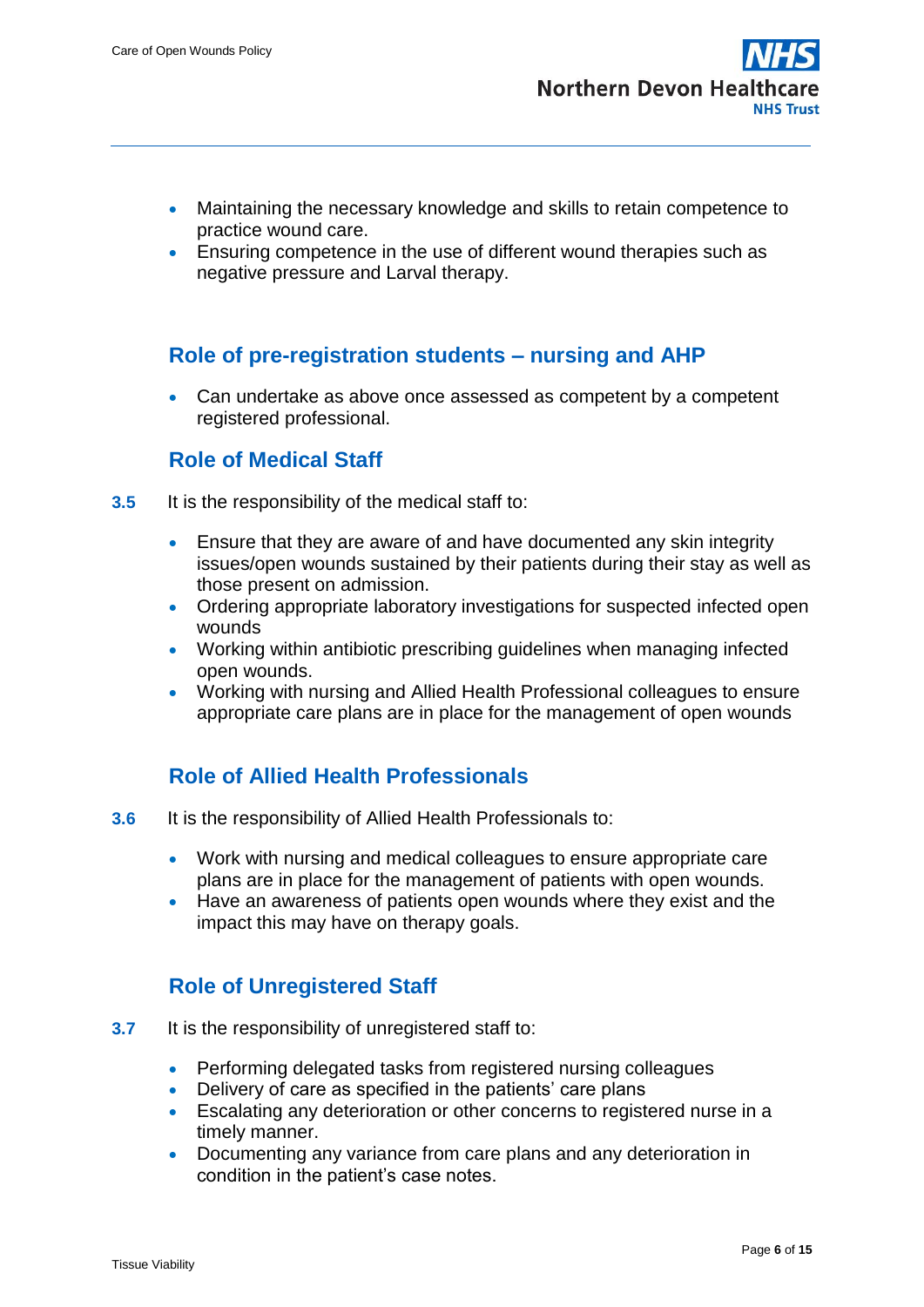

### **Role of Patient Safety Operational Group**

- <span id="page-6-1"></span><span id="page-6-0"></span>**3.8** The Patient Safety Operational Group is responsible for:
	- Reviewing and approving the policy
	- Monitoring compliance with the policy

## <span id="page-6-3"></span><span id="page-6-2"></span>**4. Wound Assessment and Management**

The following resources are available to support with the assessment and management of wounds:

Wound management guidelines can be found here: [https://northeast.devonformularyguidance.nhs.uk/formulary/chapters/17.](https://northeast.devonformularyguidance.nhs.uk/formulary/chapters/17.-wound-management) [wound-management](https://northeast.devonformularyguidance.nhs.uk/formulary/chapters/17.-wound-management) 

Refer to Appendix C for a guide to dressing selection.

Additional resource regarding the assessment and management of wounds can be found at: <https://webview.rxguidelines.com/Viewing/Index/172#4JKOrMsRRx>

Refer to the Skin Care Guidelines for Neonates including care of nappy rash for guidance regarding this patient group.

#### **Wound Assessment**

**4.1.** All patients admitted within a hospital setting with an open wound will have an assessment carried out by a registered healthcare professional, normally within the period of the admitting shift and no later than 6 hours from admission.

An appropriate care plan for the management of existing wounds and the prevention of further deterioration of these and the prevention of further skin damage will be devised within 24 hours of assessment. For patients in the community setting the assessment will be carried out by a registered healthcare professional either on the initial visit/referral or following escalation from an unregistered staff member within the team.

All patients who acquire an open wound whilst in hospital will have an assessment carried out within 6 hours of identification of the wound and a care plan devised by a registered healthcare professional within 24 hours of the assessment.

The wound will be assessed for change (improvement or deterioration or absence of change) at every re-dressing and documented.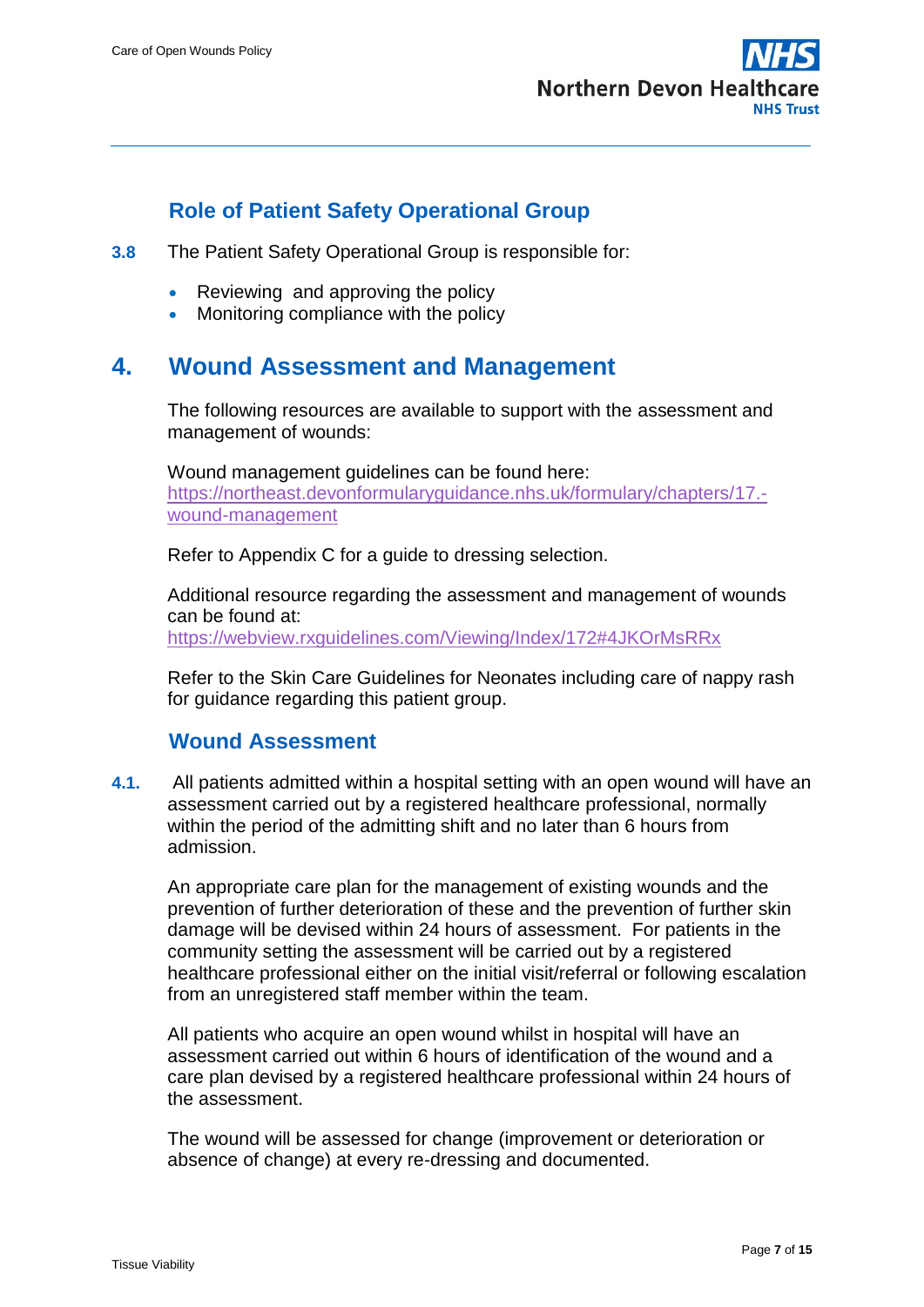

#### **Documentation**

<span id="page-7-0"></span>**4.2.** All wounds present on admission or occurring during a hospital stay or episode of care in the community must be recorded and the aetiology of the wound identified.

A full and comprehensive wound assessment will be completed and documented on the appropriate wound assessment and management form for the clinical area. A separate wound assessment form should be used for each individual wound.

Wound dimensions must be recorded at initial assessment and then at least weekly for subsequent re-assessments, or sooner if there has been a significant change in the wound size.

Wounds should be re-assessed at each dressing change and this should be documented on the appropriate wound assessment forms.

A care plan will be devised by a registered healthcare professional for each wound and this care plan will detail dressing choice, rationale for choice and the frequency of dressing change required.

The care plan must be evaluated in writing when changes to the wound occur. This will be documented on the wound assessment and management form.

A new care plan should be written each time the care is changed to reflect the changing status of the wound.

#### **Wound dressings**

<span id="page-7-1"></span>**4.3.** Most commonly used dressings are supplied via Materials Management at NDDH and via web basket ordering systems at community hospitals.

Larval therapy is ordered through pharmacy with a valid prescription, a referral to Tissue viability is required to facilitate this.

For in-patients at North Devon District Hospital and Community Hospitals a selection of non-stock dressings are available via Web basket for named patients.

Refer to the Dressings Standardisation List Appendix E for a full list of products available from Web Basket.

First dressing stock may be ordered through Web basket for Community nurse bases.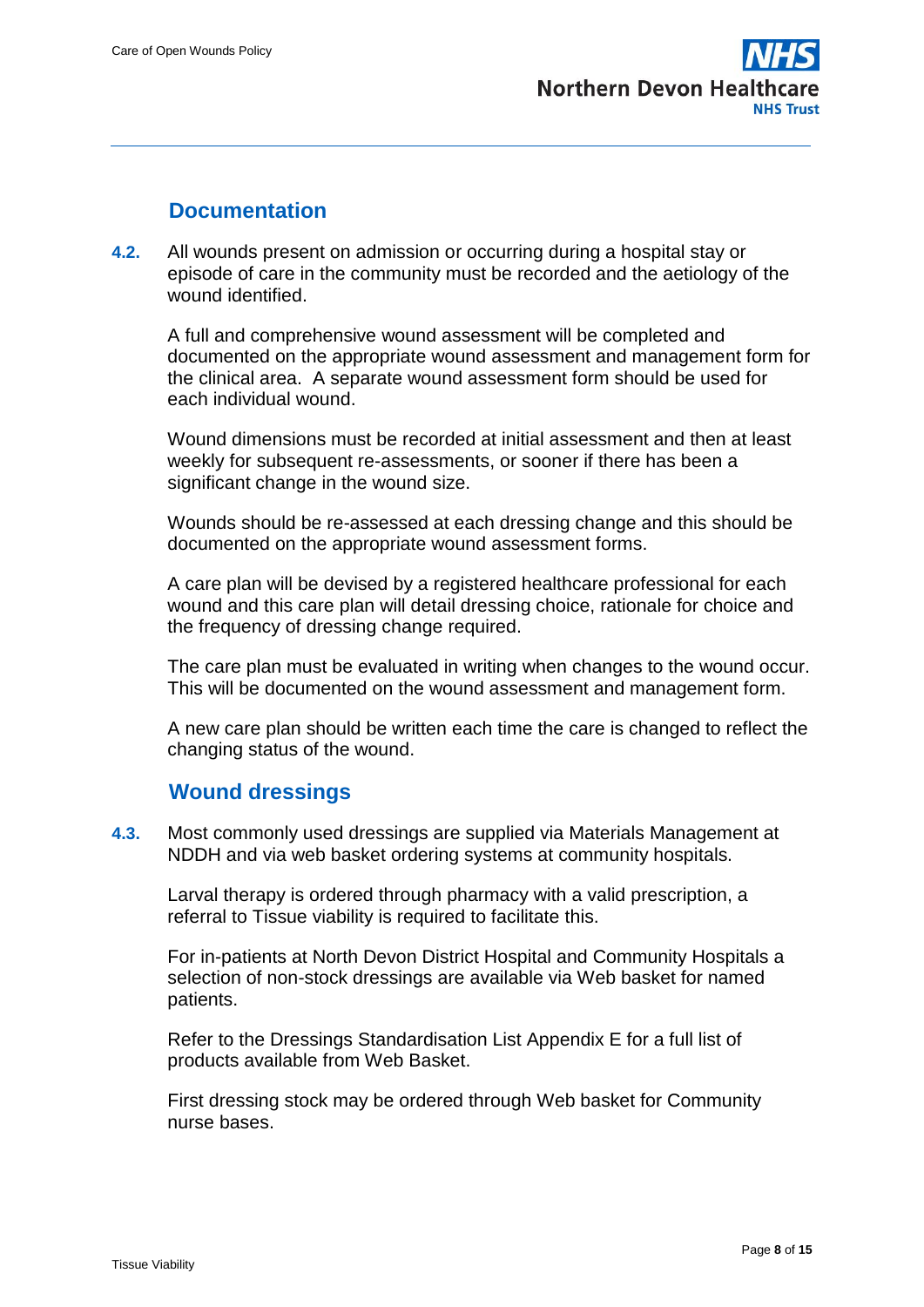Following use of a first dressing supplied through Community nurse stock, dressing supply for patients nursed in their own homes will be obtained via prescription. Prescription items legally belong to the patient for whom they were originally prescribed and any surplus should be left with the patient. Items should be prescribed in sufficient quantity to enable a reasonable period of treatment but should not be stockpiled to avoid un-necessary waste. The status of a wound can change and therefore the quantity of dressing products prescribed should reflect this.

Community nursing teams when selecting wound dressing products on prescription should adhere to the wound care formulary in Appendix D.

Antimicrobial products should be used for a period of 2 weeks and then continued used must be reviewed to ensure that they remain clinically indicated.

All dressing products must be used in accordance with the manufacturer's instructions for use. This information is available within the data sheet accompanying the product. Particular attention should be paid to indications, cautions, contra-indications and frequency of dressing change.

Any adverse events with dressings should be reported via the trusts incident reporting system (Datix) and the yellow card system

On occasions a patient may insist on using a particular product for their wound management. The Registered health professional will discuss the request with the patient in the first instance ensuring relevant information is given and understood particularly if the product is considered to be unsuitable. The product may be unlicensed for the particular application or it may not be considered to be of 'medical grade'. The registered health professional will then discuss the request with the patient's consultant or GP, Medicines Information Pharmacist and/or the Tissue Viability service to determine whether the care can be supported. If it can be supported then the product should be prescribed. Patients may use product that they have purchased themselves providing the reason for use and whether or not it is supported is clearly documented.

<span id="page-8-0"></span>Wound cleansing and dressing application will follow the guidance listed in the Aseptic Techniques policy [http://ndht.ndevon.swest.nhs.uk/wp](http://ndht.ndevon.swest.nhs.uk/wp-content/uploads/2012/11/Aseptic-Techniques-Policy-v3.2-28Jan16.pdf)[content/uploads/2012/11/Aseptic-Techniques-Policy-v3.2-28Jan16.pdf](http://ndht.ndevon.swest.nhs.uk/wp-content/uploads/2012/11/Aseptic-Techniques-Policy-v3.2-28Jan16.pdf)

# **5. Referrals to Tissue Viability**

- **5.1.** Referrals to the Tissue Viability Service are governed by the Tissue Viability Operational Policy
- **5.2.** Referrals should be written and can be made electronically via BOB
- **5.3.** You can e-mail the tissue viability team at [ndht.tissueviability@nhs.net](mailto:ndht.tissueviability@nhs.net)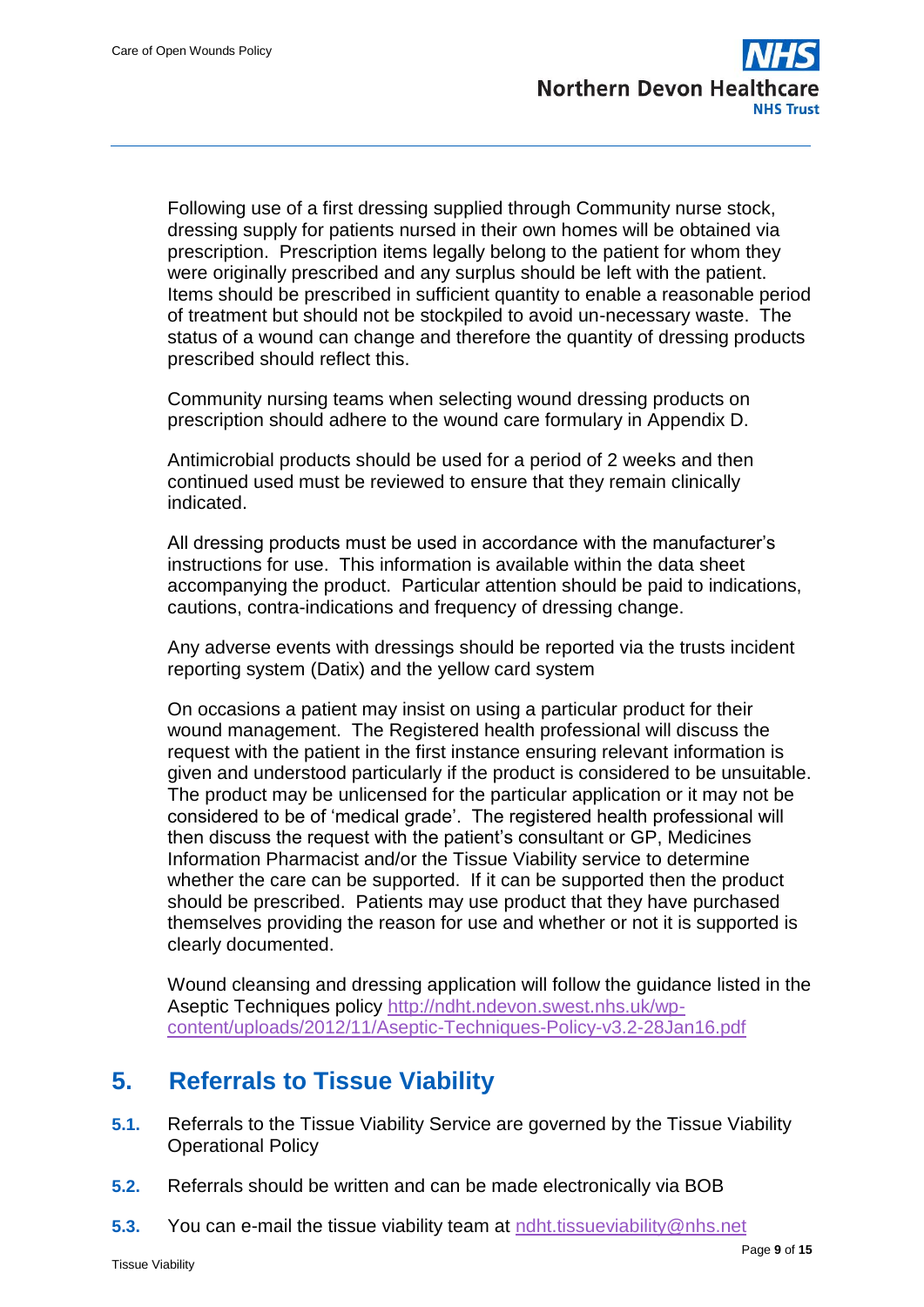**5.4.** Patients with diabetes who have new or deteriorating foot wounds must be managed and referred in accordance with the acute diabetes foot pathway [http://www.northdevonhealth.nhs.uk//wp-content/uploads/2014/06/Diabetes-](http://www.northdevonhealth.nhs.uk/wp-content/uploads/2014/06/Diabetes-Footcare-pathway-Jan161.pdf)[Footcare-pathway-Jan161.pdf](http://www.northdevonhealth.nhs.uk/wp-content/uploads/2014/06/Diabetes-Footcare-pathway-Jan161.pdf) 

Referrals to the multidisciplinary foot care team can be facilitated via Tissue Viability or Podiatry services or by emailing [ndht.diabeteshotfoot@nhs.net](mailto:ndht.diabeteshotfoot@nhs.net)

### **Education and Training**

<span id="page-9-0"></span>**5.5.** Education and training is accessible via the Tissue Viability Service which will be tailored according to the local needs and TV service prioritisation at the time of request. Training is advertised and bookable via STAR

Specific skills with an increased potential to do harm will require specific education and training with competency development before that skill can be used unsupervised in practice. In particular this means sharp debridement, for which the normal practitioner is a surgeon or podiatrist. Staff with education, training and competence to practice will have this skill detailed in their job description.

# <span id="page-9-1"></span>**6. Monitoring Compliance with and the Effectiveness of the Policy**

#### **Standards/ Key Performance Indicators**

<span id="page-9-2"></span>**6.1.** Monitoring compliance with this policy will be the responsibility of ward/team managers and the Tissue Viability team. This will be through either formal or informal monitoring of wound assessment documentation. Additional monitoring will be achieved via monitoring Tissue Viability referrals.

### <span id="page-9-3"></span>**Process for Implementation and Monitoring Compliance and Effectiveness**

- **6.2.** The policy will be implemented via BOB.
- **6.3.** It will be monitored informally by ward/team managers and the tissue viability service.

# <span id="page-9-4"></span>**7. Equality Impact Assessment**

**7.1.** The author must include the Equality Impact Assessment Table and identify whether the policy has a positive or negative impact on any of the groups listed. The Author must make comment on how the policy makes this impact.

**Table 1:Equality impact Assessment**

|  | <b>Group</b> |  | <b>Positive Negative</b> | No. | <b>Comment</b> |
|--|--------------|--|--------------------------|-----|----------------|
|--|--------------|--|--------------------------|-----|----------------|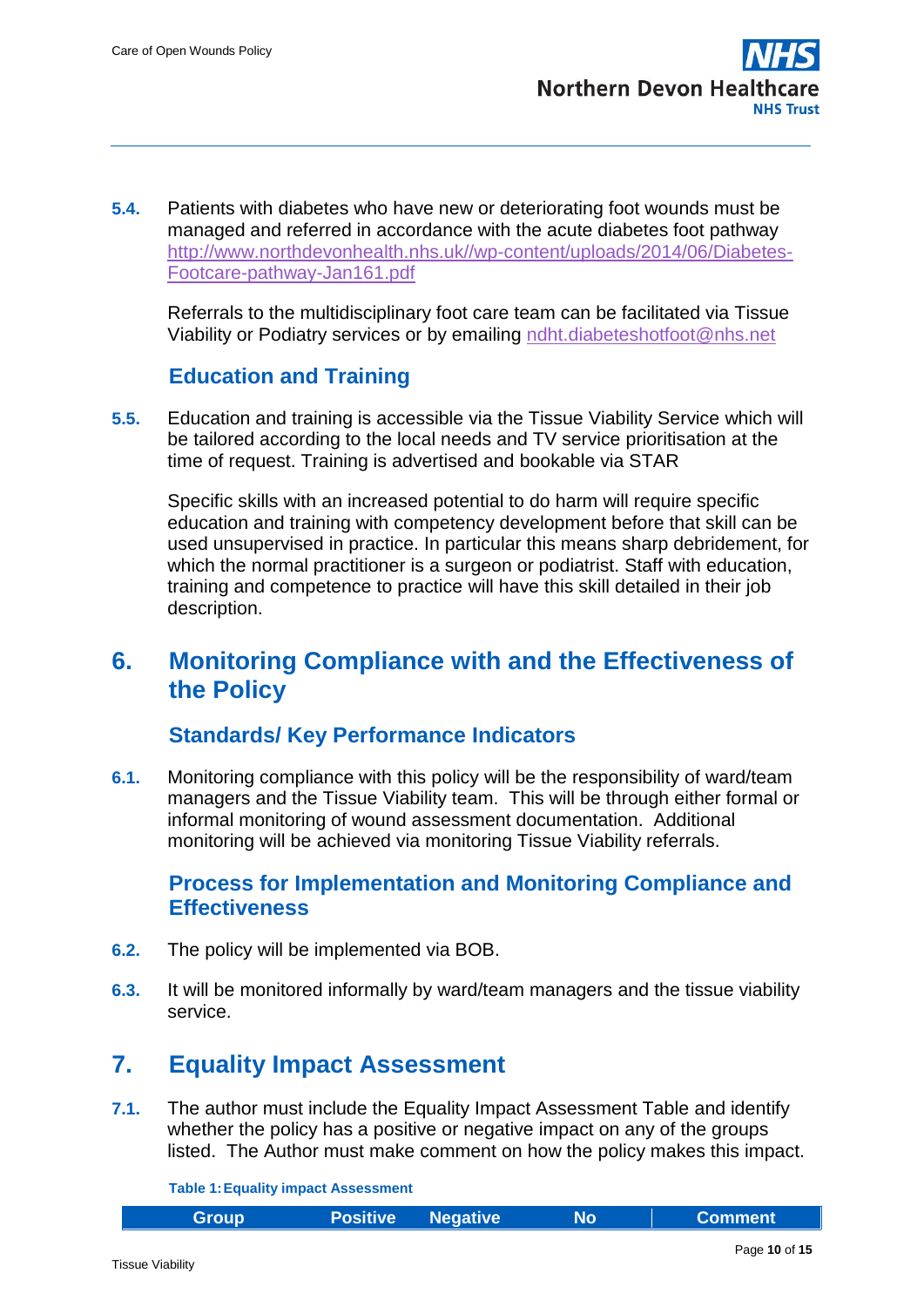

|                           | <b>Impact</b> | <b>Impact</b> | <b>Impact</b> |  |
|---------------------------|---------------|---------------|---------------|--|
| Age                       |               |               | ✓             |  |
| Disability                |               |               | ✓             |  |
| Gender                    |               |               |               |  |
| Gender Reassignment       |               |               | ✓             |  |
| Human Rights (rights      |               |               | ✓             |  |
| to privacy, dignity,      |               |               |               |  |
| liberty and non-          |               |               |               |  |
| degrading treatment),     |               |               |               |  |
| marriage and civil        |               |               |               |  |
| partnership               |               |               |               |  |
| Pregnancy                 |               |               | ✓             |  |
| Maternity and             |               |               |               |  |
| <b>Breastfeeding</b>      |               |               |               |  |
| Race (ethnic origin)      |               |               | ✓             |  |
| Religion (or belief)      |               |               | ✓             |  |
| <b>Sexual Orientation</b> |               |               |               |  |

# <span id="page-10-0"></span>**8. References (Optional)**

- Hadi, S.A., and Inwood, R. (2016) Current And Emerging Debridement Options In Wound Care. Podiatry Today 29: 12 pp 46-51
- Watret,L. (2005) Teaching wound management: a collaborative model for future education. **World Wide Wounds**. Available at: [http://www.worldwidewounds.com/2005/november/Watret/Teaching-](http://www.worldwidewounds.com/2005/november/Watret/Teaching-Wound-Mgt-Collaborative-Model.html)[Wound-Mgt-Collaborative-Model.html](http://www.worldwidewounds.com/2005/november/Watret/Teaching-Wound-Mgt-Collaborative-Model.html) [Accessed 24/10/2017]

# <span id="page-10-1"></span>**9. Associated Documentation**

- **Pressure Ulcer Prevention and Management Policy**
- Tissue Viability Operational Policy
- Documentation Policy
- **Aseptic Technique Policy**
- Skin Care Guidelines for Neonates including care of nappy rash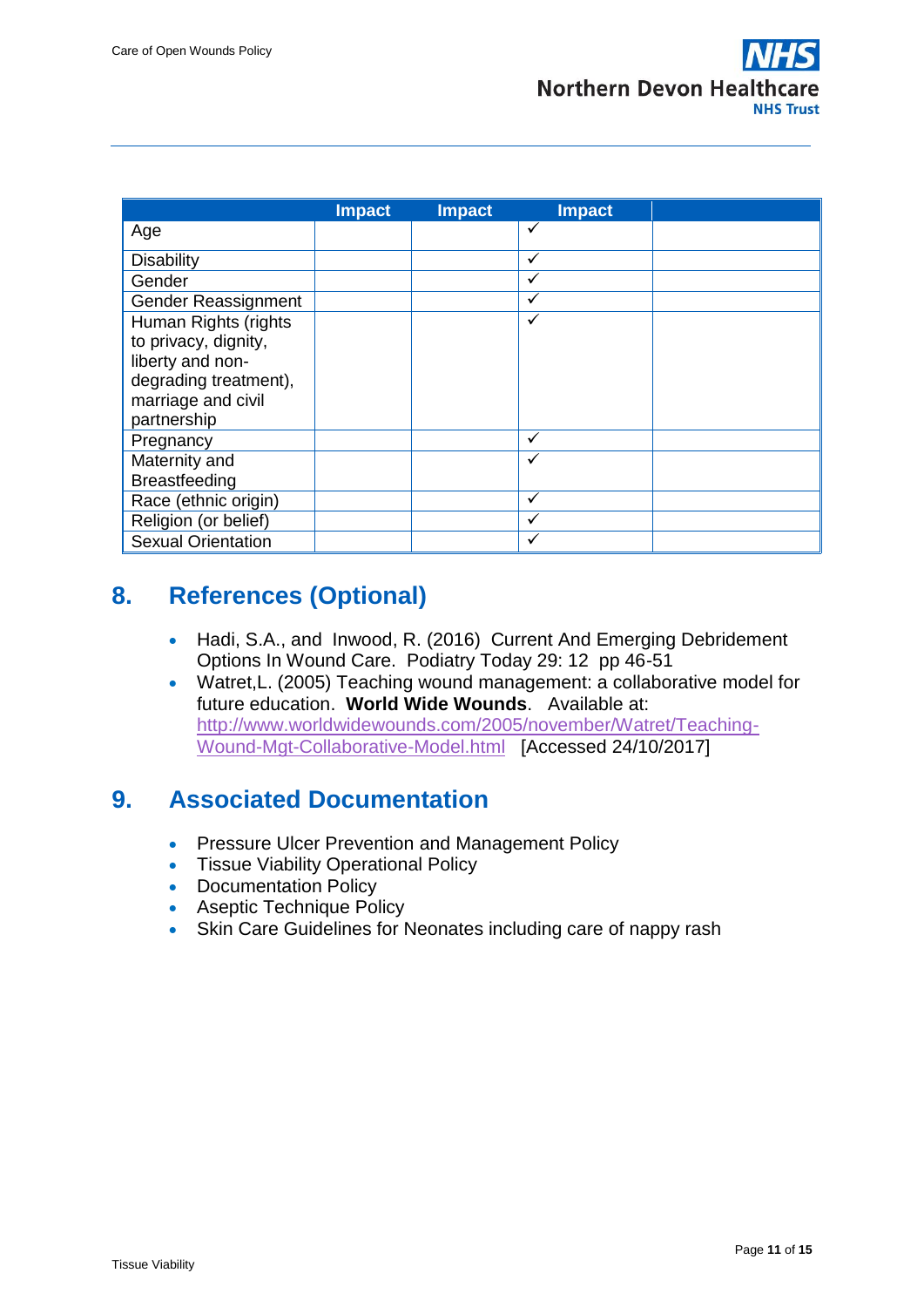

**Appendix A. Wound Bed Preparation**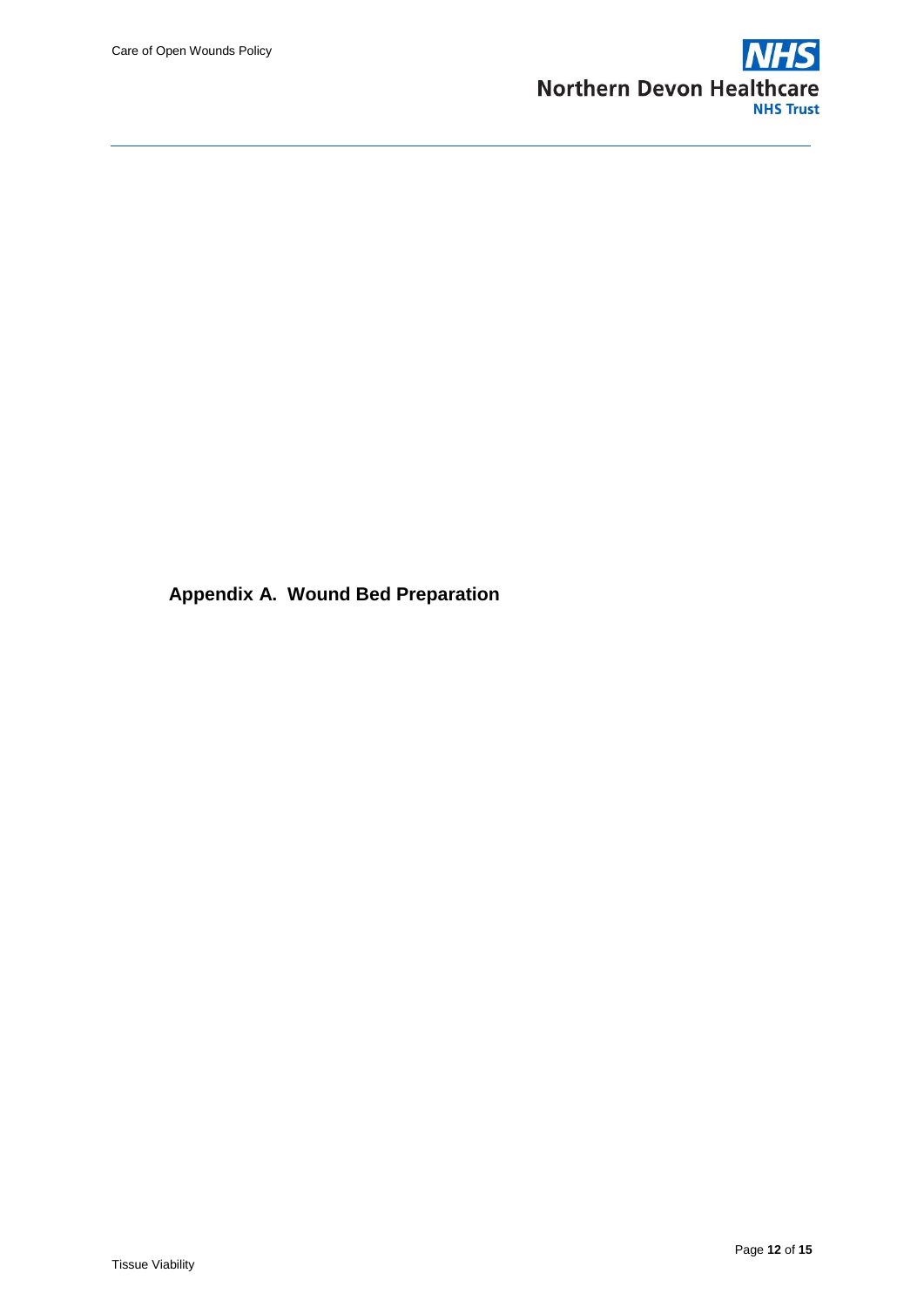

**Reference:** Watret,L. (2005) Teaching wound management: a collaborative model for future education. **World Wide Wounds**. Available at: [http://www.worldwidewounds.com/2005/november/Watret/Teaching-](http://www.worldwidewounds.com/2005/november/Watret/Teaching-Wound-Mgt-Collaborative-Model.html)[Wound-Mgt-Collaborative-Model.html](http://www.worldwidewounds.com/2005/november/Watret/Teaching-Wound-Mgt-Collaborative-Model.html) 

**Appendix B. T.I.M.E**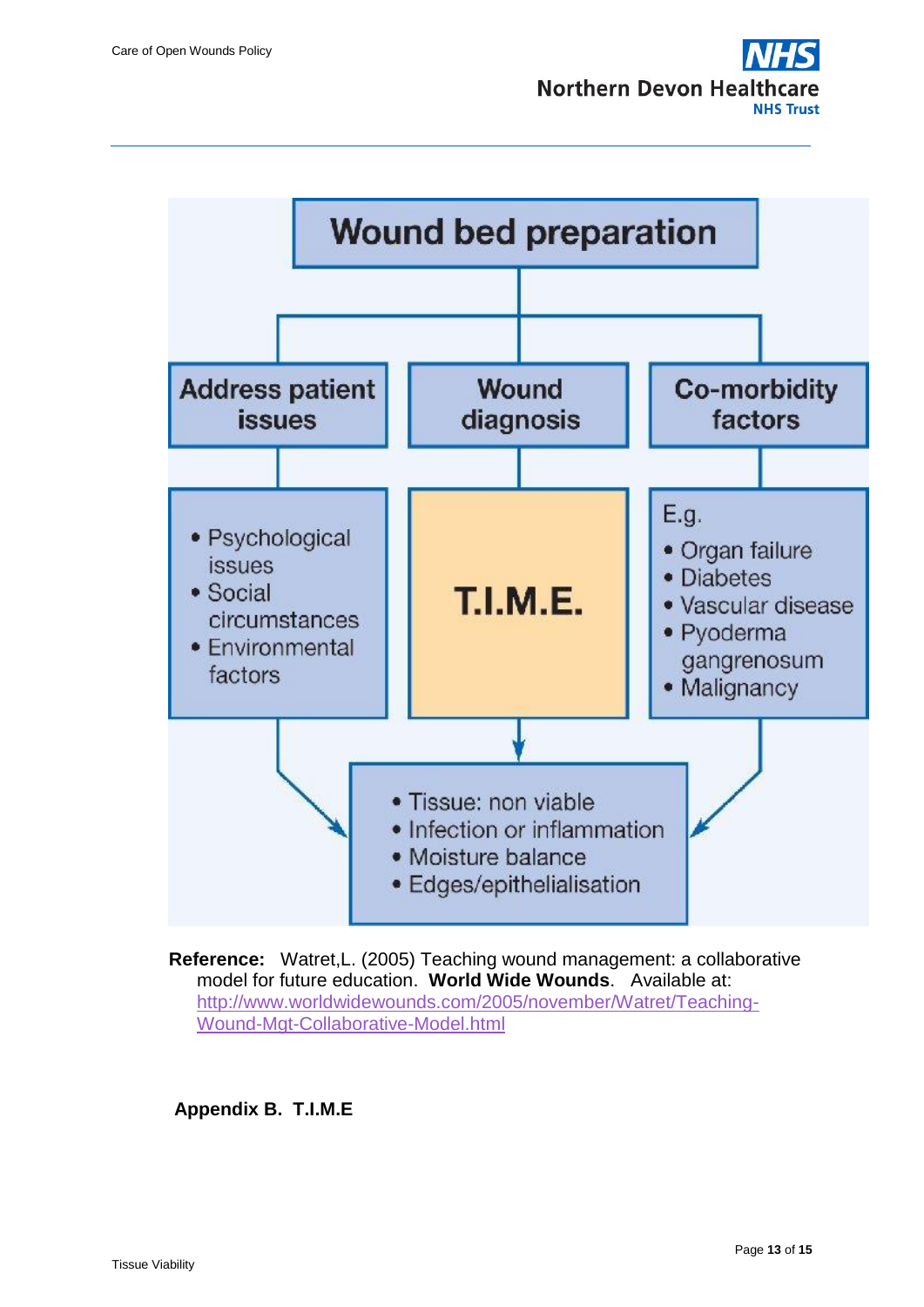

| Clinical<br>Obser-<br>vations                                                                                              | Proposed<br>Pathophysiology                                                                                                                       | <b>Wound Bed Preparation Clinical</b><br><b>Actions</b>                                                                                  | <b>Effect of Wound Bed</b><br><b>Preparation Actions</b>                                                                          | <b>Clinical</b><br>Outcome                                         |  |  |
|----------------------------------------------------------------------------------------------------------------------------|---------------------------------------------------------------------------------------------------------------------------------------------------|------------------------------------------------------------------------------------------------------------------------------------------|-----------------------------------------------------------------------------------------------------------------------------------|--------------------------------------------------------------------|--|--|
| <b>Tissue</b>                                                                                                              | Defective matrix and cell<br>debris impair healing                                                                                                | Debridement (episodic or continuous):<br>• Enzymatic, surgical/sharp, auto-<br>lytic, biologic, or mechanical                            | Restoration of wound<br>base and functional ex-<br>tracellular matrix proteins                                                    | Viable<br>wound<br>base                                            |  |  |
| <b>Infection</b><br>or inflam-<br>mation                                                                                   | High bacterial counts or<br>prolonged inflammation:<br>Inflammatory cytokine<br>↑ Protease activity<br>↑ Growth factor activity                   | Remove infected foci with topical/<br>systemic<br>• Antimicrobials<br>• Anti-inflammatories<br>• Protease inhibition                     | Low bacterial counts or<br>controlled inflammation:<br>I Inflammatory cytokine<br>L Protease activity<br>↑ Growth factor activity | <b>Bacterial</b><br>balance<br>and<br>reduced<br>inflamma-<br>tion |  |  |
| Moisture<br>balance                                                                                                        | Desiccation slows epi-<br>thelial cell migration<br><b>Excessive fluid causes</b><br>maceration of wound<br>margin                                | Apply moisture-balancing dressings<br>Compression, negative pressure or<br>other methods of removing fluid                               | Restored epithelial cell<br>migration, desiccation<br>avoided, edema, exces-<br>sive fluid controlled,<br>maceration avoided      | Moisture<br>balance                                                |  |  |
| Edge of<br>wound                                                                                                           | Non-migrating keratino-<br>cytes<br>Non-responsive wound<br>cells and abnormalities in<br>extracellular matrix or ab-<br>normal protease activity | Reassess cause or consider correc-<br>tive therapies:<br>• Debridement<br>• Skin grafts<br>• Biological agents<br>• Adjunctive therapies | Migrating keratinocytes<br>and responsive wound<br>cells<br>Restoration of appropri-<br>ate protease profile                      | Advanc-<br>ing edge<br>of wound                                    |  |  |
| Adapted from Dowsett C. Using the TIME framework in wound bed preparation. Br J Community Nurs. 2008;13(6):S15-16,S18,S20. |                                                                                                                                                   |                                                                                                                                          |                                                                                                                                   |                                                                    |  |  |

#### A Guide To The Principles Of Wound Bed Preparation

Hadi, S.A., and Inwood, R. (2016) Current And Emerging Debridement Options In Wound Care. *Podiatry Today* **29:** 12 pp 46-51